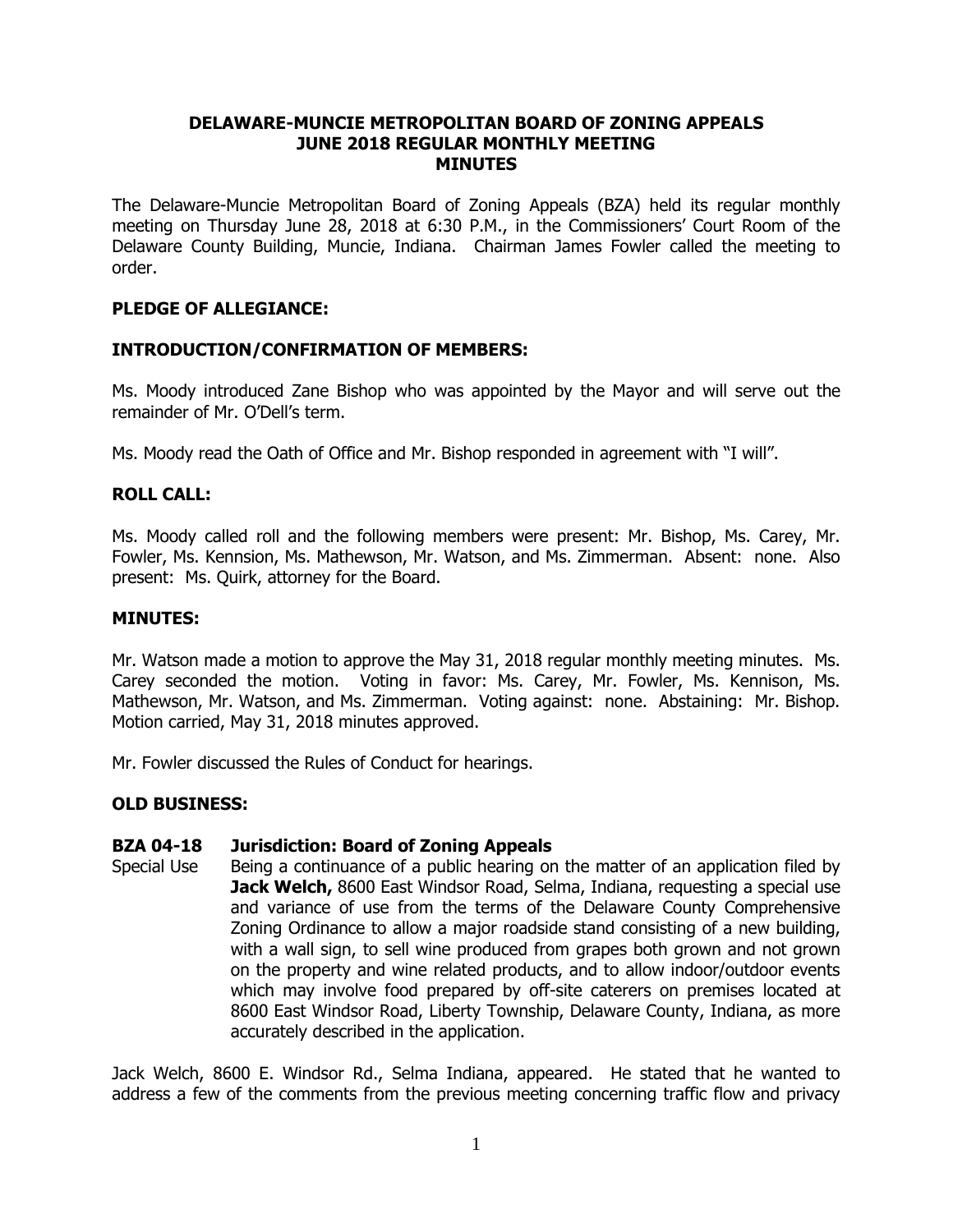of his neighbors. He stated traffic counts from 2008 to now actually show a decline in traffic for that area. He also stated that to address the privacy concerns he had planted some trees along the property line to the west to block the view for some of the neighbors.

Mr. Fowler asked if he had any conversations since the last meeting with the neighbors.

Mr. Welch stated that once he planted the trees the neighbor put up a fence.

Mr. Fowler asked what kind of music there would be and if it would be using speakers for sound.

Mr. Welch stated it would be acoustic music only, mostly inside with no amplification.

Mr. Fowler asked how late they were planning to run things.

Mr. Welch stated until 11:00 P.M.

Ms. Moody stated in the application he indicated there would be a maximum of 50 people.

Mr. Welch stated that the capacity of the building was 50 people. He stated they have 16 parking spaces but have room to add more if needed.

Mr. Fowler asked if he would be getting his servers license.

Mr. Welch stated yes. He stated this was a beautiful area and he hoped to make it a destination site.

Ms. Kennison stated she had concerns about the 16 parking spaces being enough for 40-50 people.

Mr. Welch stated that was just the current design but that there was room for twice that many spaces.

Ms. Carey asked if they could immediately accommodate more parking.

Mr. Welch stated yes, they have a gravel parking lot and there would be plenty of room.

Diane Harris, 8440 E. Windsor Rd., Selma, Indiana, appeared in opposition. She stated her property is to the west of Mr. Welch. She stated Mr. Welch talked to her about putting up a fence, but she stated she would rather have trees. She stated Mr. Welch put in 13 small trees that would take many years to mature and provide any privacy. She stated he put the trees on his property, not the property line. She stated she decided to have peace she would pay to have a fence along her entire property. She stated this blocks some, but she can still see the driveway and all of the grapes. She stated his parking was not far from her property and when he adds more parking that would be even closer to her property. She stated this was basically a bar. She stated the extra water would create more of a problem in this area. She stated this was a residential area and 5 acres was needed to be a farm. She stated this was not a farm, it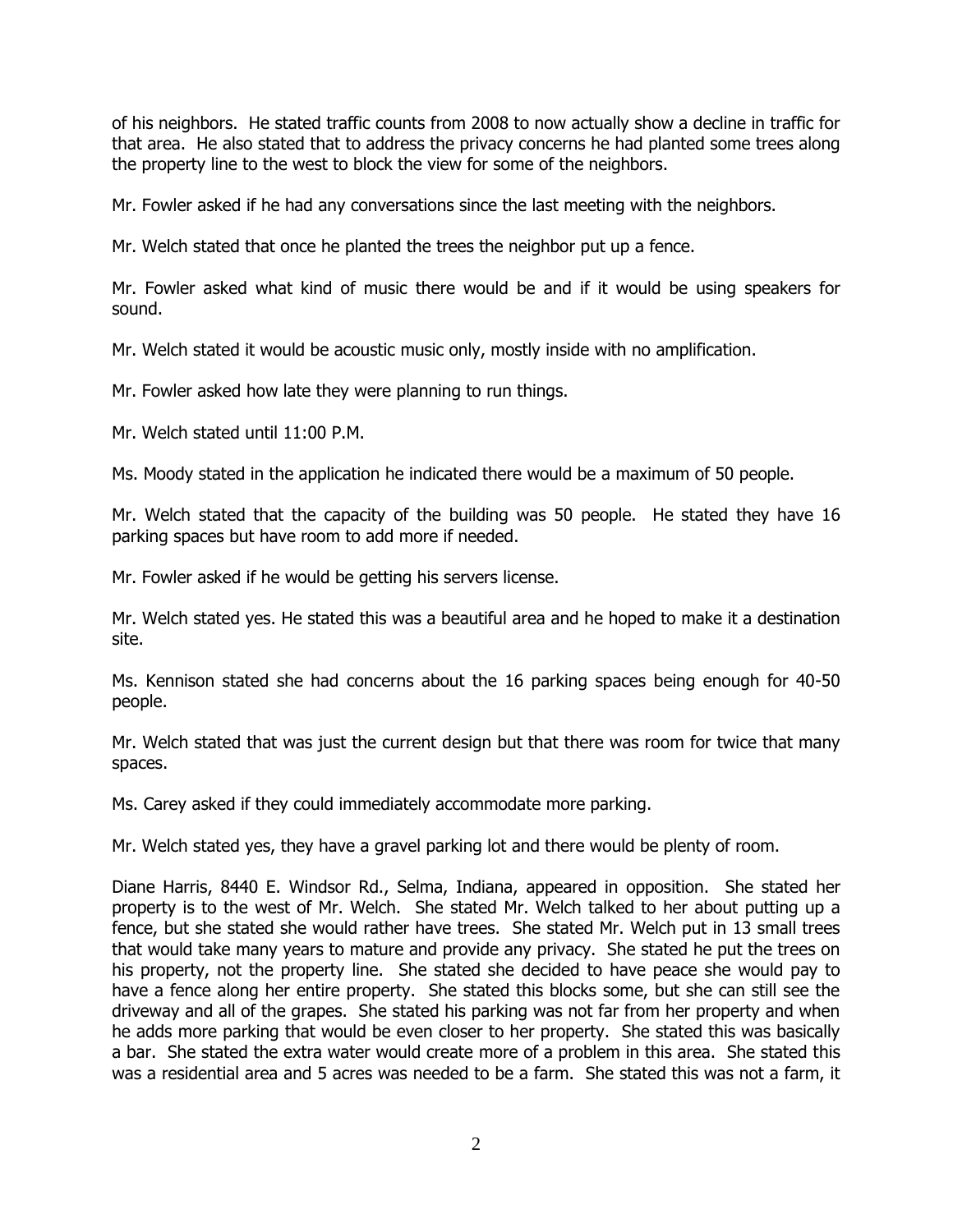was a bar and she does not want this in her neighborhood. She stated she was told this was already decided and she hopes the Board decides to vote no tonight.

Claire Davis, 7301 E. Gay View Lane, Selma, Indiana, appeared. He stated there was enough liquor being sold at the reservoir and there was no need for more. He stated the runoff water in recent rains would just be increased by parking. He stated there were no turn lanes and this would make traffic even worse in the area. He stated the applicant has harassed the neighbors and has stated the decision had already been made.

Ms. Carey stated this was a strong allegation to say he had harassed the neighbors.

Mr. Davis stated Mr. Welch was visiting Ms. Harris's husband looking at some fallen trees due to the flooding and Mr. Welch came out discussing how they shouldn't have been taken down.

Mr. Fowler asked if this was the only instance Mr. Davis had witnessed.

Mr. Davis stated yes.

Mr. Watson stated the Board has not made a decision on this request yet.

Mr. Fowler stated he would have to have a retention pond so if anything, this may help the water issues in the area.

Mr. Davis asked about a turn in lane for traffic.

Mr. Fowler stated he would have to obtain a driveway permit.

Mr. Davis stated if there were many cars waiting to turn in, traffic would be backed up on the road.

Mr. Fowler stated the County Engineer would have to analyze the area to see if improvements need to be made.

Mr. Davis asked who would pay for those improvements.

Mr. Fowler stated that would be the applicants' responsibility and up to the County Engineer as to what if any improvements are needed.

David Field, 8750 E. Windsor Rd., Selma, Indiana appeared. He stated he does not understand if a zone has been set why the Board would reverse that considering none of the neighbors are in favor. He stated this was a change that would only benefit the applicant. He stated the music can already be heard 2 houses down and this would be more of a problem.

Sterl Huber Jr., 8910 E. Windsor Rd., Selma, Indiana appeared. He stated he had lived there for fifty years. He stated he was concerned about the septic and retention plans for the property.

Mr. Fowler stated that would need to be approved by the County Engineer.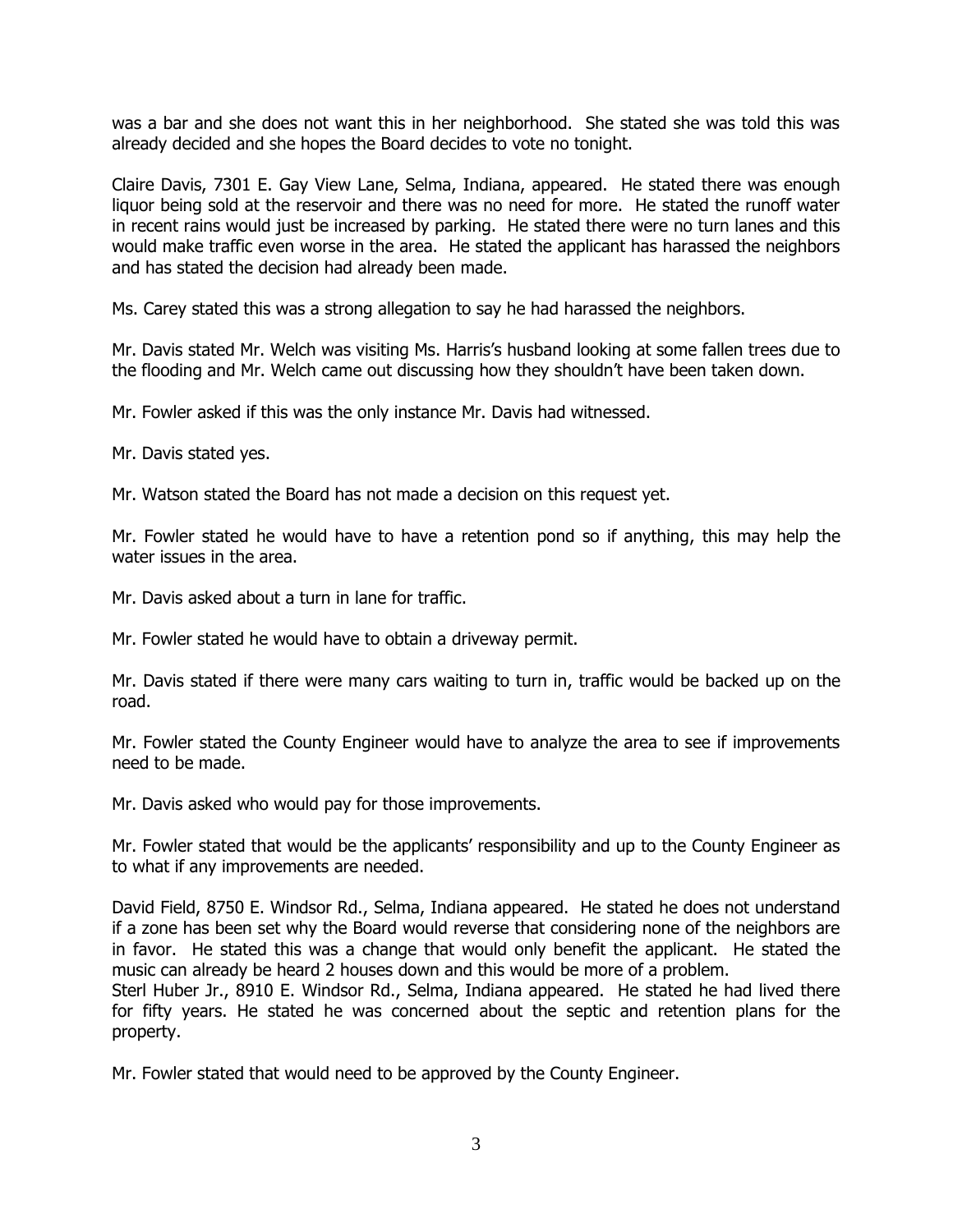Mr. Huber Jr. asked if Mr. Welch needed those approvals before or after the Board made its decision.

Mr. Fowler stated that if approved, he would need to obtain all permits.

Bill Walters, Delaware County Economic Development, stated he had been working with Mr. Welch and he believes it to be a good business for the county. He stated it would bring people to the area for weddings and meetings and would employ Delaware County residents and he hopes the Board supports the request.

Mr. Davis stated now that he hears weddings and other events and questions how 16 parking spaces will be enough. He stated that most weddings have more than 50 people and that would increase the noise. He stated that this was not safe for the kids and other events in this area.

Mr. Fowler stated he would be held to the 50 person maximum and with the condition that all permits would need to be obtained.

Mr. Watson stated since the late night music was a concern can that be adjusted.

Mr. Fowler stated the Board can place a time limit as a condition.

Ms. Moody stated the Board can also specify that it is acoustic music only.

Mr. Watson made a motion to approve BZA 04-18, the appeal of Jack Welch, with the hardship as stated in the application with the conditions: 1) That the applicant acquire County Engineering approvals for driveway and drainage permits along with all other necessary permits; 2) That music be limited to acoustic only; 3) That the music shall end by 10:00 P.M. and; 4) That the maximum attendance at any event shall be (50) people. Ms. Carey seconded the motion. Voting in favor: Mr. Bishop, Ms. Carey, Mr. Fowler, Ms. Mathewson, and Mr. Watson. Voting against: Ms. Kennsion and Ms. Zimmerman. Motion carried, BZA 04-18 approved.

# **NEW BUSINESS:**

# **BZA 14-18 Jurisdiction: Board of Zoning Appeals**

Being a public hearing on the matter of an application filed by **Meijer Stores Limited Partnership and Clearwater Muncie, LLC,** 2929 Walker Avenue North West, Grand Rapids, Michigan, requesting variances from the terms of the City of Muncie Comprehensive Zoning Ordinance to allow an increased front setback on Nebo Road, decreased rear setback and decreased buffering and landscape plantings, all for a new car wash to be located on a lot to be platted on premises located at 6260 West McGalliard Road, on the east side of Nebo Road approximately 650' north of the intersection with McGalliard Road, Muncie, Indiana, as more accurately described in the application.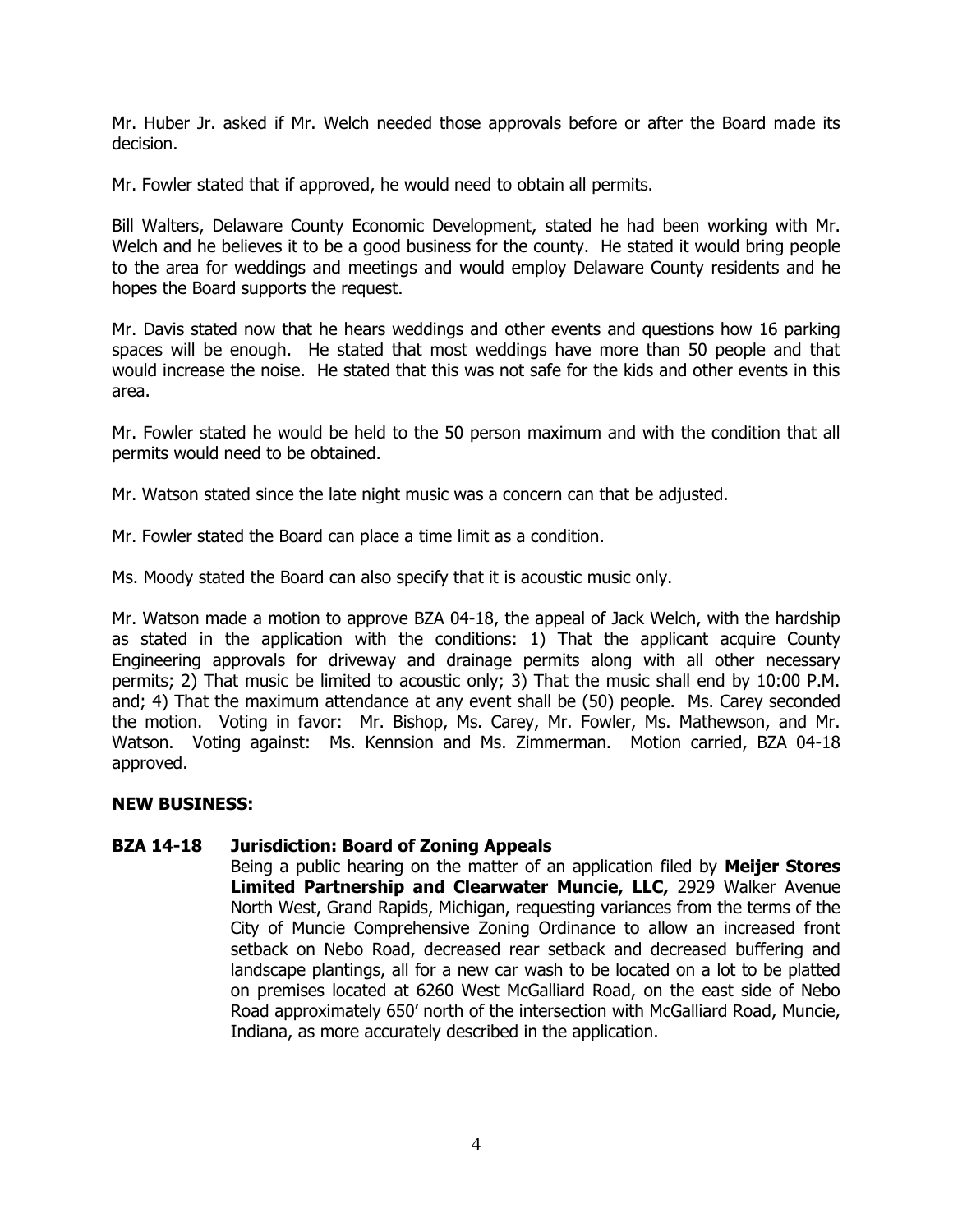Jim Malcolm, 2821 W. 600 S, Claypool, Indiana, appeared. He stated he was representing Meijer and Clearwater Carwash. He stated Clearwater Carwash would be purchasing a lot from Meijer that would be platted in the near future. He stated access would be brought in on the south side as an entrance only to begin the carwash and upon exiting the carwash, customers would turn right and head to the vacuum area or to the north entrance and exit area. He stated that they need just a few variances and would submit final plans for plantings soon. He stated the requests were largely because for safety, a carwash usually runs in a counterclockwise fashion. He stated along Nebo Road, Meijer already has greenspace that the carwash would benefit from.

Mr. Fowler asked if the south drive would be the only entrance into the carwash.

Mr. Malcolm stated that the north drive could be used.

Mr. Fowler asked why the north drive couldn't be the only entrance.

Mr. Malcolm stated they would not stop people from using the north drive, but once they get used to the flow of the carwash they would start to use the south drive as the entrance and they have arrows to direct the traffic.

Mr. Fowler stated those arrows seemed very small.

Mr. Malcolm stated as people learn how to go through, they will pick the entrance most comfortable to them. He stated that they are not a destination business and that it would predominately be people shopping at Meijer and decided to get the car washed.

Mr. Fowler stated he would not want to see any traffic concerns along Nebo which was already heavily traveled in that area.

Mr. Malcolm stated they had tried to remove as much exiting traffic from the south access road.

Mr. Fowler asked if they had done a traffic count for the area.

Mr. Malcolm stated no.

Ms. Kennsion stated that she does not view a car wash as an impulse but more of a planned visit.

Mr. Malcolm asked if she specifically goes out to get the car washed.

Ms. Kennsion stated yes.

Mr. Bishop asked how going through a carwash in counterclockwise manner was safer since you would be looking at the window frame of the car and have a blindspot.

Mr. Malcolm stated it has to do with the visibility when the driver turns left and having more control and that all cars are different.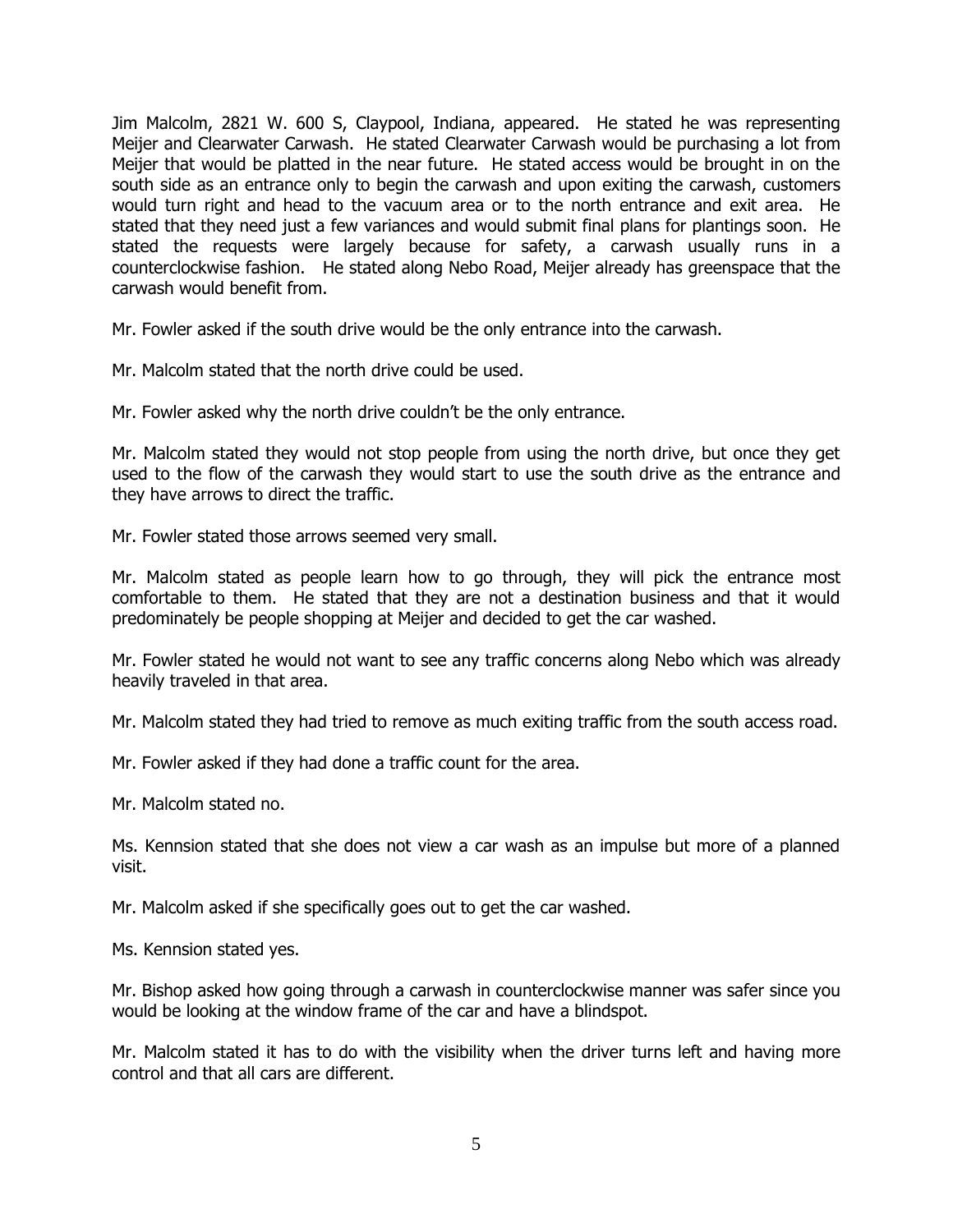Mr. Bishop asked why the carwash was being placed along Nebo Road and not McGalliard Road.

Mr. Malcolm stated they had many reasons to not build along McGalliard.

Mr. Watson stated it would block visibility of the store.

Mr. Malcolm stated it had nothing to do with visibility and had more to do with potential future development.

Travis Jones, 1207 Maryland Ave., Winnona Lake, Indiana appeared. He stated he was the Director of Operations for Clearwater Carwash. He stated that people approach a carwash as both an impulse and a destination. He stated that most carwash locations are left turns to work more easily. He stated there would be 4 entry lanes so back up is not really a concern and they would move thru very quickly.

Ms. Zimmerman asked why another carwash when we seem to have many already.

Mr. Jones stated this area was underserved.

Mr. Watson asked how many cars per day they plan to wash.

Mr. Jones stated a conservative number would be 100,000 in one year's time.

No one appeared in opposition

Ms. Moody read a statement from Dr. Brown, Managing Partner of Wildcat Investment Property, who indicates he had no problem with the request.

Mr. Watson made a motion to approve BZA 14-18, the appeal of Meijer Stores Limited Partnership and Clearwater Muncie, LLC, with the hardship as stated in the application. Voting in Favor: Mr. Fowler, Ms. Kennison, Ms. Mathewson, Mr. Watson, and Ms. Zimmerman. Voting against: Ms. Carey and Mr. Bishop. Motion carried, BZA 14-18 approved.

Ms. Quirk stated that the next request was an appeal from the decision of the County Building Commissioner/Zoning Administrator for a building permit issued. She stated the County Building Commissioner/Zoning Administrator has the role of making sure all of the legal requirements for all permits are met and can then issue the permit. The County Building Commissioner/Zoning Administrator is supervised by the Plan Commission's Executive Director. She stated this was an appeal of a decision made by the Building Commissioner which means for tonight the issue to consider was whether or not the County Building Commissioner improperly issued a building permit to Rhett Light. She stated that all other concerns or questions need to be addressed to the Plan Commission. She stated once again this was the single issue of the building permit.

# **BZA 15-18 Jurisdiction: Board of Zoning Appeals**

Being a public hearing on the matter of an application filed by **Kevin and Kathy Chambers, Stephen and Elizabeth Driscoll and Perry and Tonya Evans,** 3601 West County Road 1270 North, Muncie, Indiana, 20200 North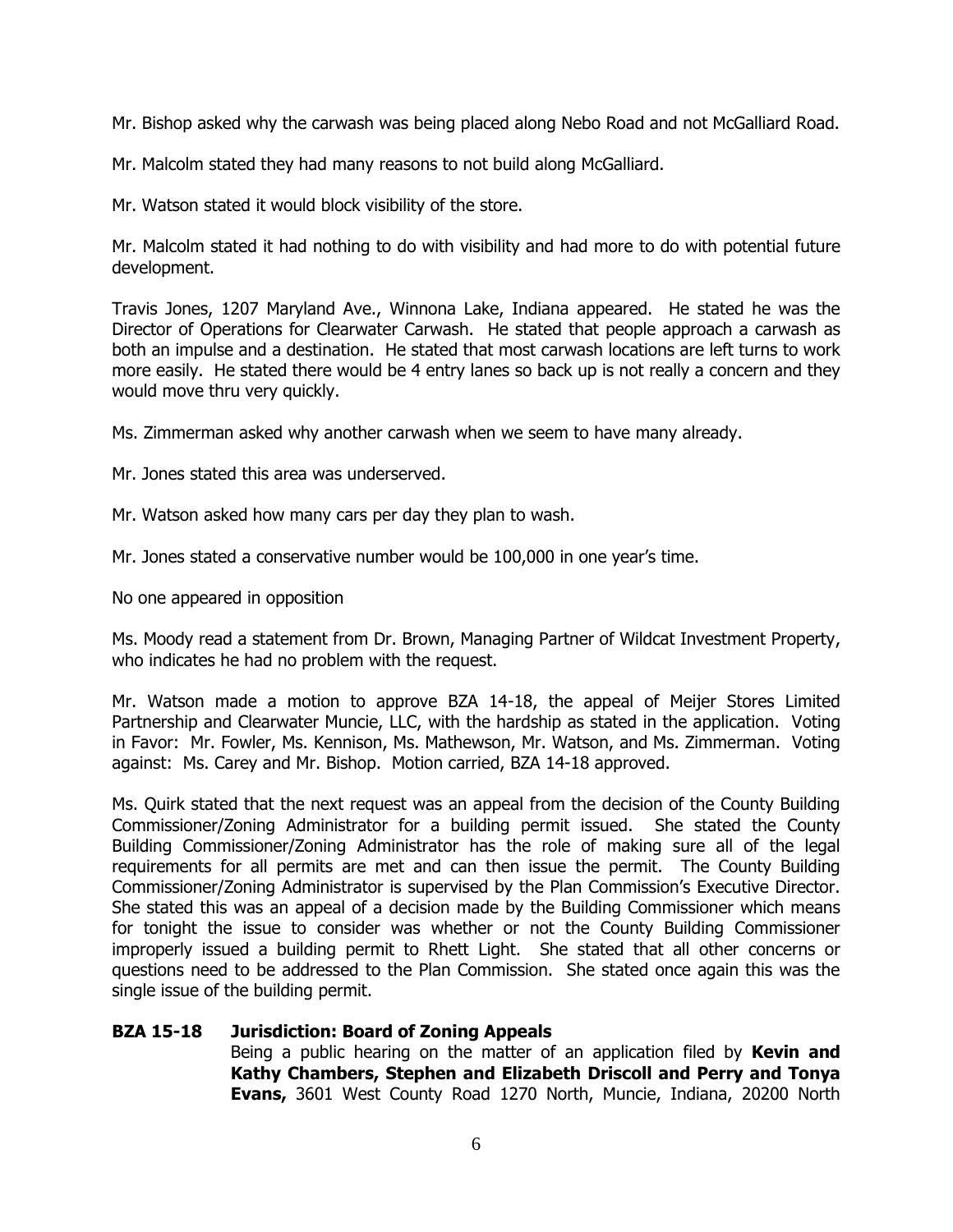County Road 100 West, Muncie, Indiana and 2250 West County Road 1270 North, Muncie, Indiana, requesting an appeal from the decision of the Administrative Zoning Officer under the terms of the Delaware County Comprehensive Zoning Ordinance to appeal the issuance of a building permit for 4 new buildings for a confined feeding operation on premises located on the north side of the road at 2601 West County Road 1270 North, Union Township, Delaware County, Indiana, as more accurately described in the application.

Ms. Quirk stated for the record that Mr. Minnick, the current County Building Commissioner, had sent a letter explaining his process.

Kim Ferraro, Senior Staff Attorney for The Hoosier Environmental Council, appeared representing the applicants in this case. She stated she had prepared some notebooks for the Board that would be referenced during the meeting which she entered for the record. She stated she represents Mr. and Ms. Driscoll who live less than a mile from the proposed CAFO site, Mr. and Ms. Chambers who live less than  $\frac{1}{2}$  a mile, and Mr. and Ms. Evans who live adjacent to the site. She stated this appeal is brought to the Board under Article XXXII, Section 5.B.1 of the Ordinance as well as Indiana Code 36-7-4-918.1 which requires the BZA to hear and determine appeals from any decision made by an Administrative Officer or staff member under the Zoning Ordinance. She stated the building permit in this case approves a very unique development that is somehow being considered part of farming. She stated they have 2 arguments, the first being that the Farming Zone does not contemplate this type of industrial use as a CAFO. She stated the second argument was that the building permit was issued as a result of arbitrary decision making and under Indiana Law zoning decisions are to be made for the purposes of public health, safety, and welfare and this was not a product of that. She stated first, the building permit approved a CAFO with 10,560 ween to finish hogs, meaning the piglets are transferred to this facility where they are raised to market weight and then sold. She stated the hogs would be in one of 4 production buildings each with slatted floors above large waste pits that will collect an estimated 4.2 million gallons of urine and feces and wastewater from cleaning. She stated this would then go untreated to be spread on surrounding land parcels which have 45 people living within a  $\frac{1}{2}$  mile distance and 200 people within in a mile radius of this facility. She stated before getting into the arguments, she would like to ask the Board if there were concerns about her clients standing to bring forward this appeal. She stated she would present evidence, for example: in Indiana Court of Appeals, there was a challenge to residents standing who lived within a  $\frac{1}{2}$  mile of a proposed 8 thousand CAFO and the Court held that they did have standings based on threats to their property rights of use and enjoyment and reduced property value from the noxious odors that would be coming from a CAFO of that size. She stated in some zoning cases you must be a certain distance from a proposed development, but in a situation where you have an industrial facility with an industrial impact there is not a set distance, you look at the nature of the harm.

Ms. Quirk stated the issue of standing was less imperative because there are 3 sets of residents being represented as opposed to one person. She stated we need to keep to the issue of the building permit. She stated the BZA members had received the memos Ms. Ferraro had sent out as well as the information handed out this evening which will be part of the record.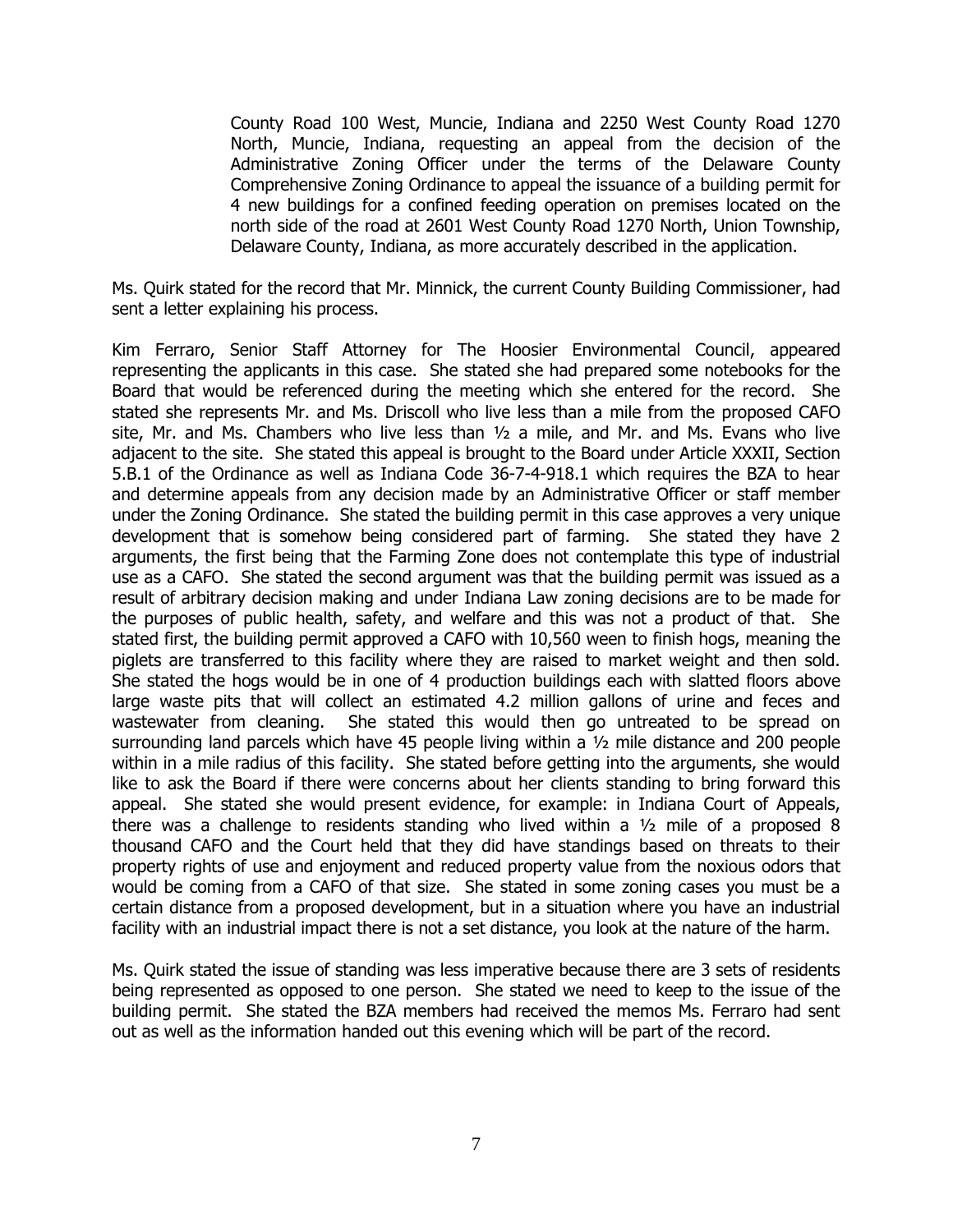Ms. Ferraro asked the Board members to look at Exhibit E in the book handed out this evening. She stated this was a report by the USDA that discusses the transformation of US livestock agriculture.

Ms. Moody stated that since there were not enough books for all of the Board members, we needed to take a moment to share so everyone could look at the items.

Ms. Ferraro stated that the report acknowledges strong financial pressures that have led to the transformation of livestock farms to industrial farms such as CAFOs leading to air and water pollutions. She stated this is different from traditional farming which were not typically associated with those types of concerns. She stated on page 6, the report talks about the increase in hog production since the 1980's and continues to rise. She stated that in 1992, most hogs came from independent farow to finish operations that handle all stages from raising to market and negotiate the price. She stated that today most hogs come from operations that specialize in single stages, such as wean to finish CAFOs. She stated about 40 major integrators now control production of about 75% of the 100 million hogs marketed annually in the U.S. She stated that the integrator owns and supplies the pigs and then pays the CAFO owner a flat fee for the hogs. She stated the grower owns the land, the buildings, and pays the cost of building and maintaining those buildings even though the integrator owns the hogs, the grower is responsible for dealing with the waste produced by those hogs. She stated under this system, growers and integrators have very little financial incentive to mitigate the harmful effects of livestock industrialization. She stated that the integrators contract their liability to the CAFO owner and the CAFO owner does not get paid extra for implementing good practices because they are being paid a flat rate and only make more money by raising more hogs, which will produce more waste. She stated this is not the traditional farm with livestock out in the pasture but a very industrial facility that is a large production system. She stated that Exhibit F was a report from the National Association of Boards of Health which also distinguishes CAFO's separate from traditional farms. She stated this report talks about the environmental and public health impacts of CAFO's. She stated pages 2-5 of the report discuss the quantities of biological waste. She stated that human waste must go through a sewage treatment plant and that was not the case for CAFO's, which on average produce 20 times more waste than the human population. She stated page 5-7 of that report, it talked about the variety of dangerous air pollutants produced by CAFO's including ammonia, hydrogen sulfide, methane and particulate matter that can cause serious health impacts to those living nearby. She stated that page 7-8, it was discussed how CAFO's produce extremely noxious odors from the mixture of compounds that are much worse than traditional farms. She stated unlike traditional farms, smells from CAFO's can greatly diminish quality of life, reduce property values, and alter daily activities for people. She stated this distinguishes traditional farms from CAFO's and because of their industrial scale and impact, CAFO's are regulated by the US EPA and the State whereas traditional farms are not. She stated Exhibit G was the Federal CAFO Rule, the definition of a CAFO. She stated Delaware County has not updated its Zoning Ordinance, specifically the Farm Zone, since 1993 and the Zoning Ordinance was enacted in 1973. She stated that in 1993 the Ordinance was amended to add the Farming Zone, Exhibit H, Article 12, which lists permitted uses and a CAFO is not one of those uses. She stated in the back of the book under Legal Authority, a Court of Appeals case that held when a zoning ordinance permits specified uses in specific zoning districts, all other uses in those districts are forbidden absent a special use permit or variance. She stated that a listing of certain things means that a statute only allows those things and those not listed are not permitted which was the case in the Farming Zone.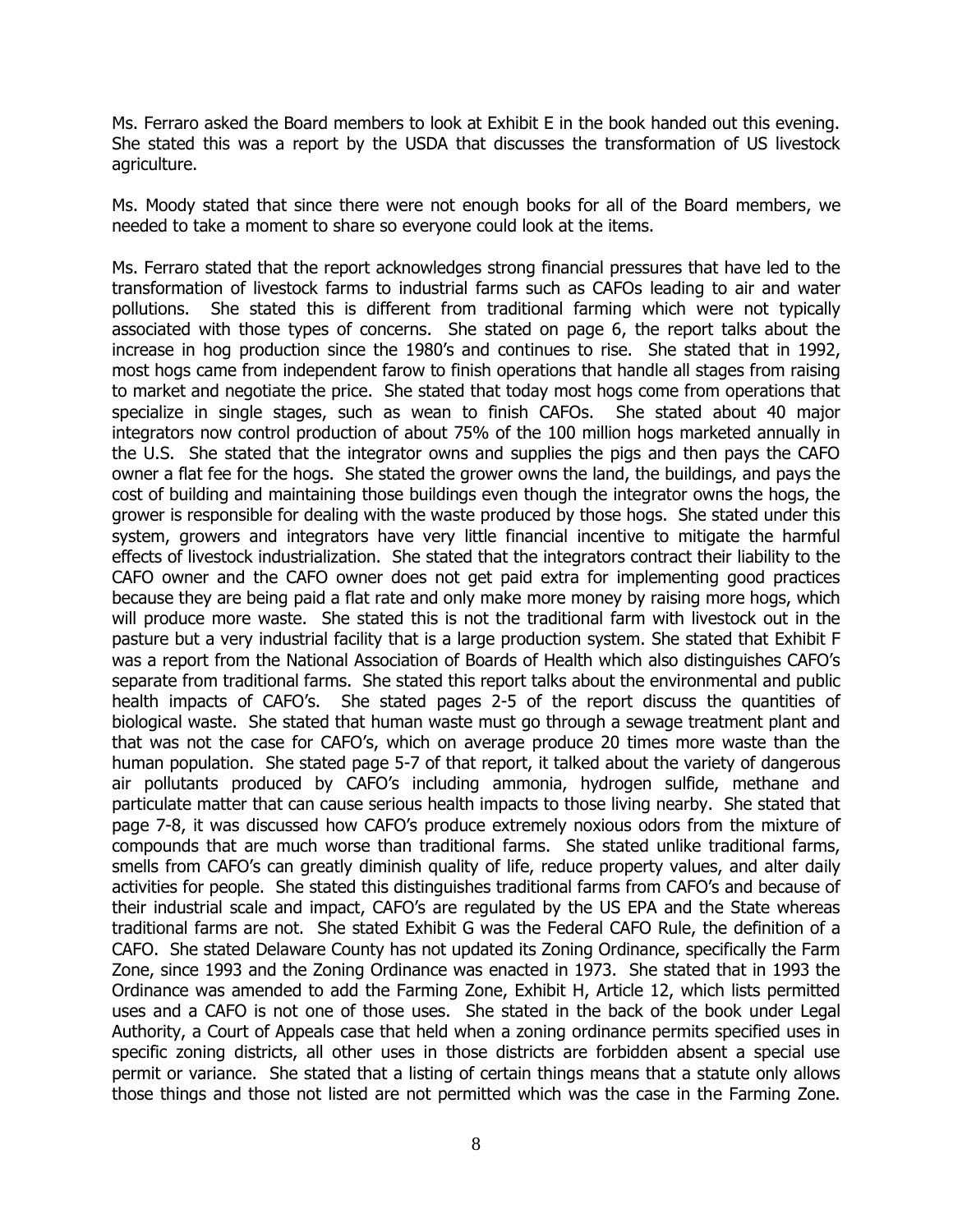She stated in that particular case (T .W. Thom Construction) which was very similar to this appeal, the Appellate Court held that a City Ordinance which did not permit Mobile Home Parks, stated they are not just another residential use, but a distinct category of use unlike any other which is the same thing we have here. She stated CAFO's are not just a farming use they are an industrial, agricultural use that is unlike a traditional farm. She stated the definition in Exhibit G describes them not as farms but as facilities and operations with huge numbers of animals that have production, animal confinement, and waste management areas, structures and systems. She stated that the application Rhett Light submitted to IDEM, Exhibit I, was over 300 pages and that a regular farm does not have to submit an application like that. She stated that nothing in the Farm Zone indicates that the drafters in 1993 contemplated an industrial scale polluting CAFO to be equal to a traditional farm. She stated the only requirements in the zoning district was that those specifically permitted farm uses occur on a tract of land with a minimum of 5 acres and at least 200 feet from non-farm structures. She stated that a 200 foot setback on a traditional farm it would not be okay for a 10 thousand hog facility like this one. She stated the 200 foot setback violates the IDEM setback of 400 feet. She stated that the County Commissioners and the County Attorney admitted that CAFO's were not recognized under the Farming Zone. She stated on March 19, 2018 Mr. King stated no one brought it to the Commissioners attention that there were no CAFO regulations in our county. She stated that attorney John Brooke stated that a CAFO was not considered an agricultural use under other county ordinances that he had looked at. She stated that Exhibit J, a news article from March 26, 2018 by the Ball State Daily News where Mr. Brooke was quoted as saying "up to this point the county did not have regulations concerning CAFO's other than to place them in areas zoned agricultural". She stated that while Mr. Brooke argues that Indiana's Right to Farm Act has a definition of an agricultural operation and that means that the ordinance recognizes CAFO's, the purpose of the Right to Farm Act was to limit the circumstance for which nuisance law suits can be brought against agricultural operations. She stated that placing a limit on someone's common law rights to sue has nothing to do with how a county designates a specific industrial use. She stated that Mr. Brooke raised the fact that there were existing CAFO's in Delaware County already and somehow that means they are permitted in the Farm Zone. She stated that if you look at Indiana Code 36-7-4-616 that deals with agricultural nonconforming uses specifically defined as the agricultural use of land that is not permitted under the most recent Comp Plan or Zoning Ordinance. She stated that was the situation here with the existing CAFO's, they are nonconforming uses so any updates to the ordinance would need to grandfather them. She stated that does not prevent the county from prohibiting a current conforming use of land like Mr. Light's farm ground for growing crops from turning into a nonconforming use. She stated that would be a violation of the ordinance which was why the building permit was issued illegally. She stated that even if the Farming Zone allows CAFO's the building permit should not have been issued because it is the product of arbitrary zoning decisions. She stated that a timeline of events was in the front of the book passed around earlier. She stated that on December 12, 2017 Mr. Light submitted his application for CAFO approval to IDEM (Exhibit I) at which point notice was sent to the County Commissioners and 45 households within  $\frac{1}{2}$  a mile of the site which sparked the community opposition. She stated at the next 2 Commissioners meetings on February 5, 2018 and February 20, 2018, the Commissioners imposed a temporary moratorium on building permits for new CAFO's (Exhibit K). She stated that on March 2, 2018, Mr. Light submitted his building permit application to the County (Exhibit L) and on March 7, 2018 the Building and Zoning Administrator, Mr. Steve Minnick, advised Mr. Light that a temporary moratorium had been placed on permits (Exhibit M), so at the time of his application, there was a moratorium in place. She stated that on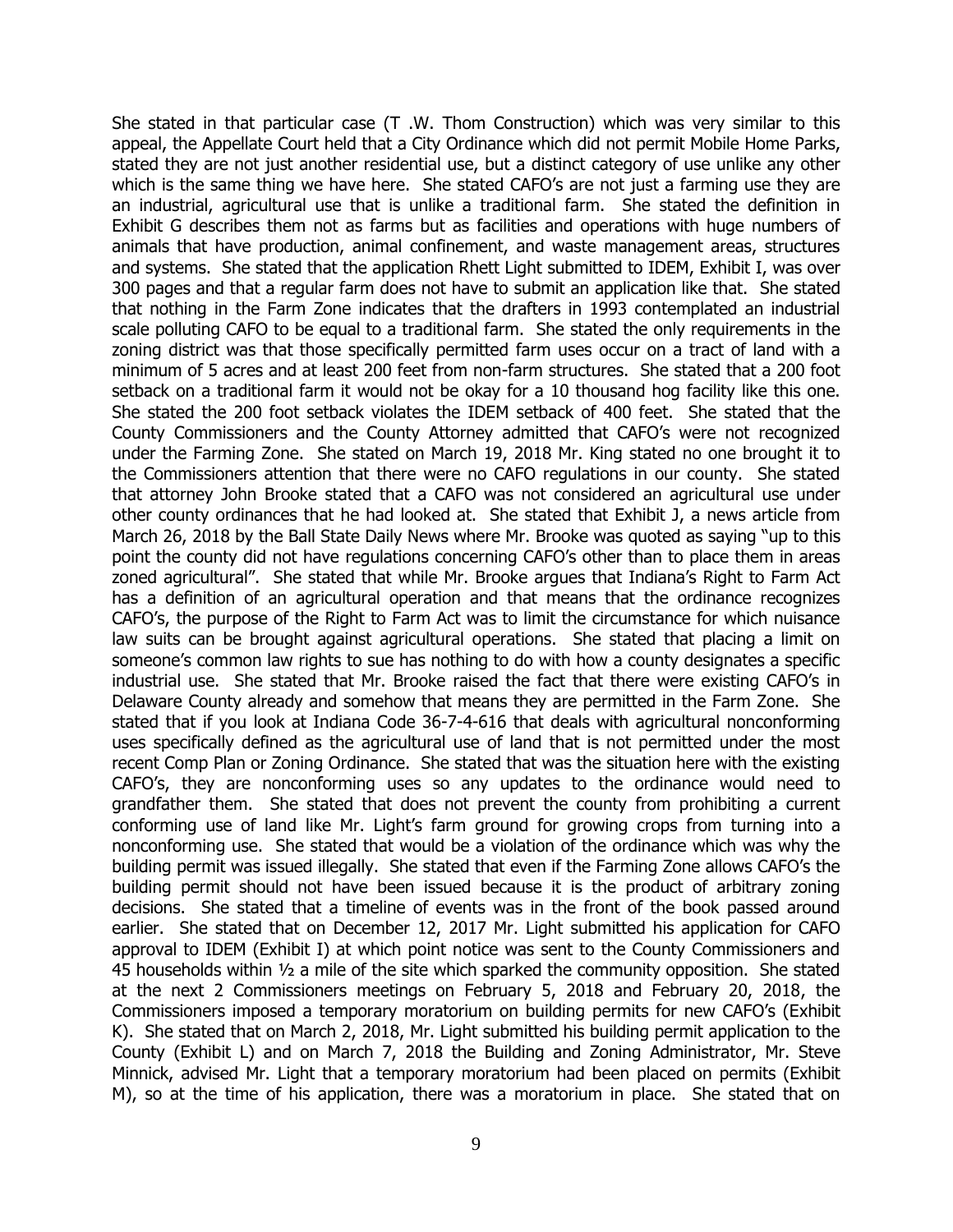March 8, 2018 a special Commissioners meeting was held were people showed up to voice their concerns about the public health, environmental and property value impacts of a CAFO. She stated that on March 19, 2018 the Commissioners voted to continue the moratorium on building permits to include Mr. Light in order to allow for the development of a new ordinance for CAFO's. She stated that at that meeting Mr. King stated it was not brought to their attention that there were no CAFO regulations in the county, John Brooke stated that a CAFO is not considered an agricultural use in other county ordinances, Ms. Moody and Mr. Brooke advised that IDEM had not issued approval and that Mr. Light still needed to obtain all the proper permits including building, driveway, erosion control, and drainage. She stated that the county placed the moratorium so that they could take a look at the impacts this development would have. She stated that on March 22, 2018, IDEM issued the CFO approval, and on April 2, 2018 at the Commissioners meeting they voted to release the building permit to Rhett Light due to the threat of litigation from Mr. Light's counsel. She stated that Mr. Brooke advised that Mr. Light received his permit from IDEM, and his attorneys had threatened legal action. She stated that Commissioner Henry stated they did not want to get into legal action because he had his permit from IDEM he should receive his building permit. She stated that she sent a letter to Mr. Brooke on April 10, 2018 (Exhibit N) advising him of the legal authority that the IDEM permit (Exhibit I) does not give Mr. Light a vested right to build a CAFO and that the Commissioners are within their authority to continue to hold the building permit application. She stated that at the Commissioners meeting on April 16, 2018, Mr. Brooke stated that he had a vested right because he had applied for a building permit prior to IDEM issuance citing Indiana Code 36-7-4- 1109. She stated that she responded to that providing additional authority conclusively that that statute does not give Mr. Light a vested right just because he had applied for the building permit only that whatever law was in place at the time of applying for a permit is what governs the permitting process. She stated that Mr. Light applied when a moratorium was in place so just on the language of that statute, the moratorium should have applied. She stated it also states that the application must be complete. She stated that the moratorium was lifted due to the threat of litigation not out of the concern of public health and welfare. She stated that the 2 cases in the materials tonight (see Legal Authority) state that the mere filing of a building permit does not itself create a vested right that cannot be overcome by change in zoning law, and also whether a developer has a possessory interest in property to be developed is a significant factor in determining whether vested rights exist. She stated that Mr. Light does not own the property that he wants to build a CAFO on, Mr. Gailon Light owns the property and they both live in Hartford City. She stated that the cases confirm that an application must be complete before there was a possibility of vesting. She stated all of these points were made clear to Mr. Brooke, and to the Commissioners looking at the timeline, they purposefully delayed reenacting a moratorium that was proposed shortly after IDEM issued its rule 5 permit on May 4, 2018 and then on May 7, 2018 the driveway permit was issued. She stated at the Commissioners meeting May 7, 2018, Mr. Brooke stated that the moratorium would apply to Rhett Light because he did not have all of his permits yet. She stated shortly after the County issued the drainage permit and the building permit. She stated on May 21, 2018 the Commissioners voted to approve the moratorium and Mr. Brooke stated it would not include Mr. Light because he had all of his permits. She stated that there was a lot of back and forth done without the concerns of the community and asks that the building permit be revoked.

Todd Janzen, attorney at Janzen Agricultural Law, LLC, 8425 Keystone Crossing, Indianapolis, Indiana, appeared to represent Mr. Light. He stated for the record, they are providing some information that will be referenced tonight. He stated he wanted to begin by introducing Mr.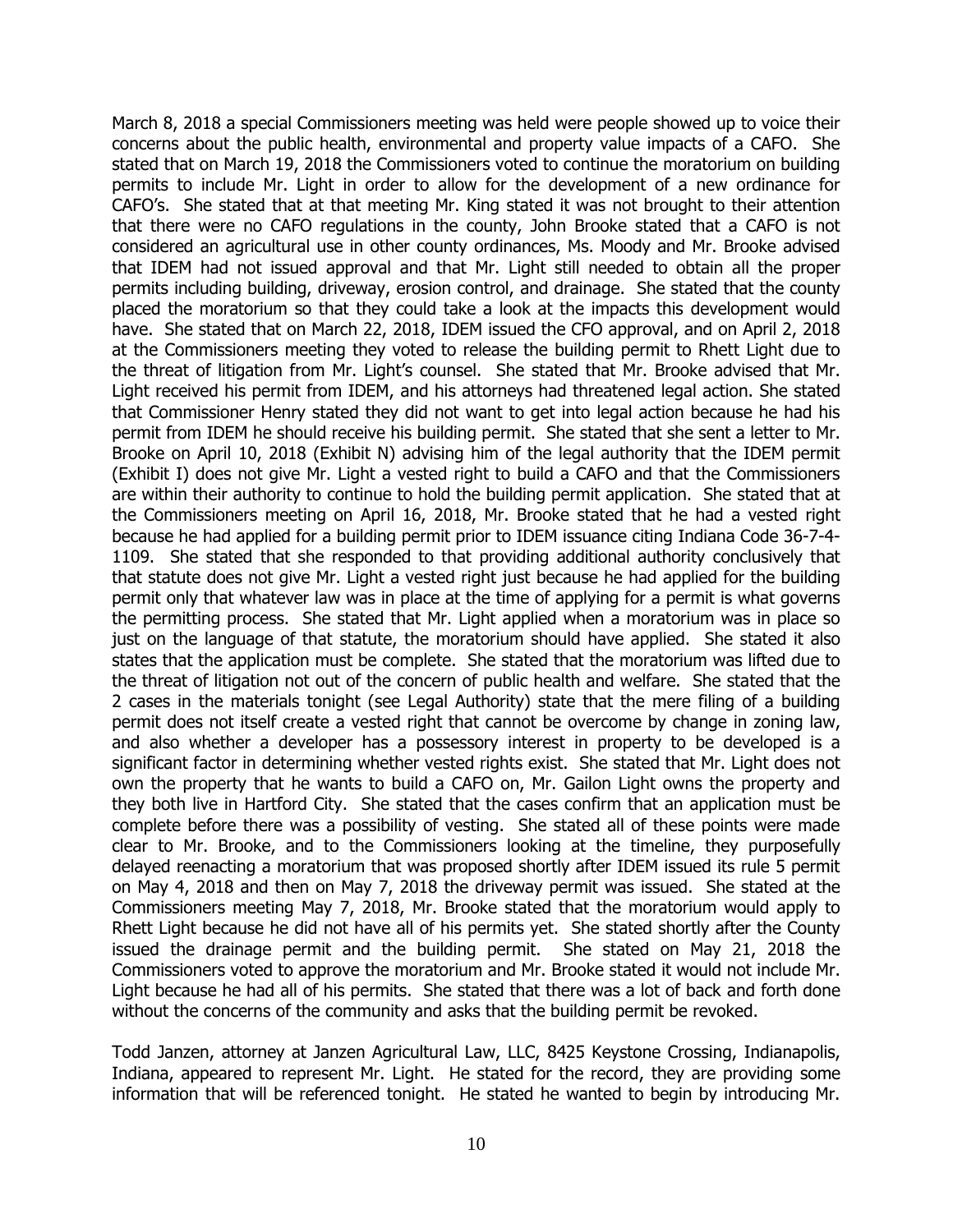Light who was here this evening. He stated please keep in mind we are talking about this man and his family and the decisions they are making, not a large corporation. He stated the engineer was also joining them at the meeting to answer any questions. He stated he had 3 things to really discuss this evening: the BZA's authority to hear this appeal and if it was appropriate; how the Building Commissioner did everything correct, which as Ms. Quirk stated was the issue; and finally the zoning issues. He stated that the big pictures items to refute would be counsel for the applicants talking about the evils of CAFO's and how they are not mentioned in the ordinance but that is a little tricky. He stated CAFO was a federal term used by the EPA so in Indiana we regulate facilities like Mr. Light's under our CFO, or Confined Feeding Operations regulations, not the CAFO regulations. He stated that by saying CAFO's aren't mentioned is misleading because what we talk about in Indiana is CFO's. He stated CAFO's are a very broad category and we are talking about a single hog farm not just any kind of CAFO. He stated that he had provided a packet tonight which had information including a memorandum and a motion to dismiss that was sent earlier to Ms. Quirk and Ms. Moody to deny this request because from a procedural standpoint, it was not appropriate to bring the approval of a building permit to the BZA. He stated if you look at Tab C in the packet you look at where the authority of the BZA comes from and it is really three levels. He stated first was what was the state authorizing statute to Delaware County. He stated this was an appeal under Section 918.1 (36-7-4-918.1) which says they can appeal any order from an administrative official, or staff member under the Zoning Ordinance. He stated that was very important because what they are actually appealing was the building permit which was issued under the Building Code not zoning permission such as a special use or variance. He stated they are asking the board to decide whether or not something complies with Building Code. He stated the Delaware County Zoning Ordinance in Sub Section 1 states that appeals from the review of an order, requirements or decision of the Administrative Zoning Officer were the types of appeals for the BZA. He stated that it was a little difficult in Delaware County because the Building Commissioner and Zoning Administrator was the same person, Mr. Minnick. He stated it was not important what roles Mr. Minnick has but what role was he playing when he issued the building permit and that was under the Building Ordinance to allow this to go forward. He stated that the Board has three different duties and responsibilities (Tab C); to hear and determine appeals from review of any order or decision made by the City or County Zoning Administrator; for exceptions; and for variances. He stated that overall they do not think is a matter for the BZA so they ask for the matter to be dismissed which has been taken under advisement and appreciate Ms. Quirk stated at the beginning of the meeting to limit this to the question of did the Building Commissioner follow the law when issue the permit. He stated that there were a lot of complaints about things the County Commissioners and the County Attorney may have said or done. He stated that none of what they say in an open forum matters only what is written down in the Building Code and the Zoning Ordinance. He stated that the most important question tonight was did Mr. Minnick follow the laws when he issued the building permit to Mr. Light. He stated that he did not hear any complaints about that which was why we are all here tonight. He stated there was a lot of work that went into getting the building permit including an application, fees to be paid, a site plan to be provided, IDEM approval, a, building plan, Rule 5 plan, a driveway and drainage permit and there was no dispute that those steps were done correctly and provided to Mr. Minnick so we could really end the discussion there. He stated that the applicants had objections to the way manure is handled and the way the building is constructed under environmental rules and those concerns are being taken care of in another forum by challenging the IDEM approval. He stated looking at the packets you would see that Tab D was the Building Application form; Tab E was the Building Permit which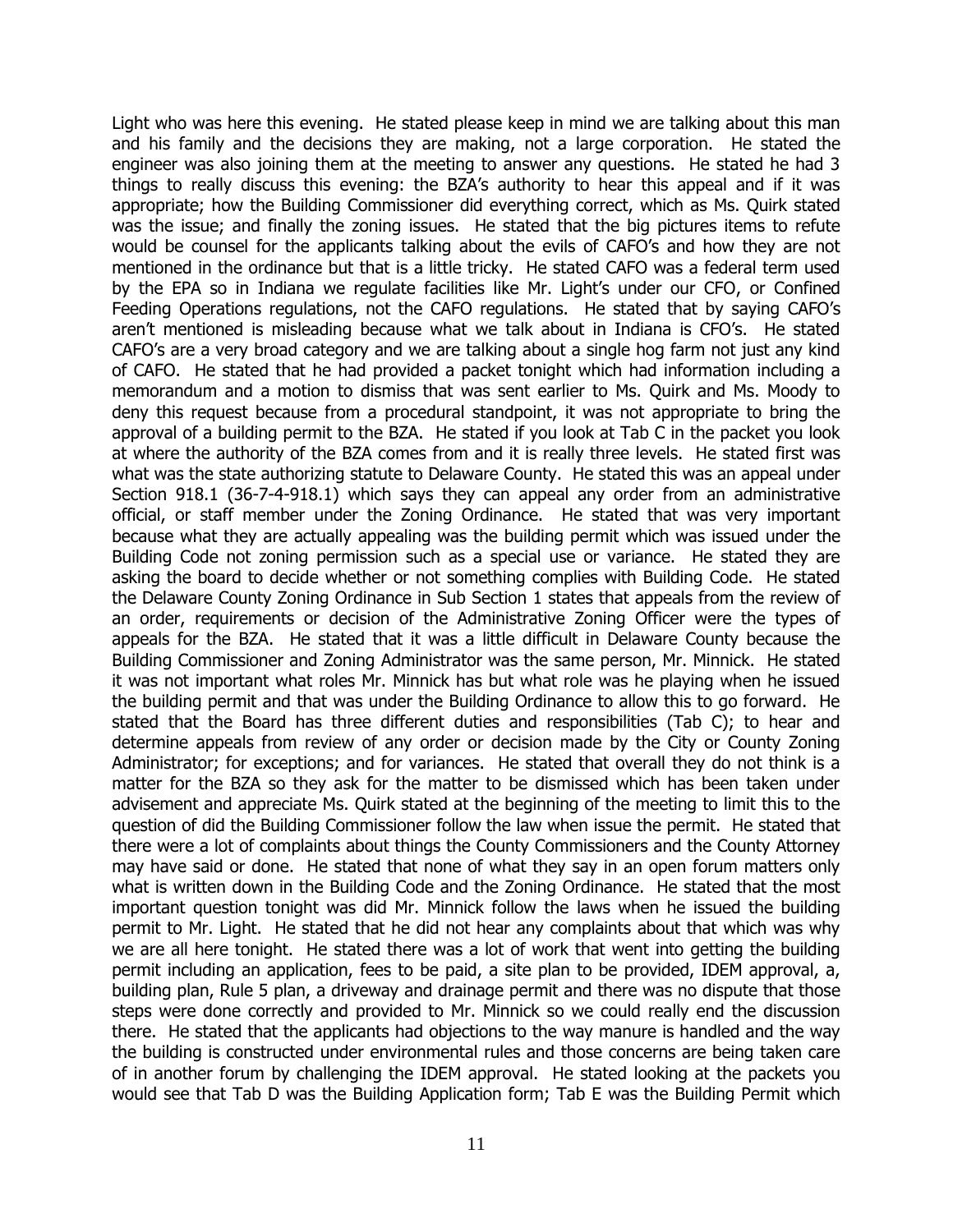was issued under the Building Ordinance not the Zoning Ordinance; Tab G the letter from Mr. Minnick explaining the procedure he followed to issue the permit and; Tab G the Plan Commission Case Analysis. He stated they are mistaken that this was squeezed in between moratoriums. He stated that the fact was there was no moratorium on CFO's at the time the building permit was issued. He stated that the reason for that was a process to impose a moratorium must be taken. He stated that Indiana Code 37-7-4-602 specifically explains the procedure for imposing a moratorium which was in general like any change to the Ordinance. He stated that proposed changes would go to the Plan Commission then to the Commissioners and after adoption by the Commissioners, it would be published in order to become official. He stated that if that happens then yes, there would be a moratorium but that did not happen here until May 21, 2018. He stated that was the date the Commissioners adopted a moratorium but he was not sure when it was published. He stated that it would still be permissible because the Building Permit was issued on May 17, 2018 which was a few days before that. He stated that it makes sense that Indiana Law would protect a building permit like this. He stated that the Commissioners could easily vote to change things or put a moratorium on something it would be very easy for them, to control everything and decide what gets approved or not. He stated that in Indiana, the law was very clear that if you have all of your application in and have the permit issued that was the law that would apply even if the Zoning Ordinance changes the next day. He stated if that was not the case, there would always be moving target because the Zoning Ordinance could change on any day. He stated that Indiana Code 36-7-4-1109 which counsel ignores in this case but gives case law instead that does not involve zoning and before this statute was enacted. He stated that this was the law and that was what mattered and why the permits stands. He stated that he wanted to talk to why a CFO was a permitted use in Delaware County, if you look at Tab H this was the first page of the Zoning Ordinance on the Farm Zone. He stated that this facility was being built in a Farm Zone, there was no argument to that point and that if you read this page it states that includes the carrying out of an agricultural use or uses as permitted by the Ordinance which goes on to say that includes animal and poultry husbandry. He stated that as you read number 2, it mentions dairies, raising and sales of chickens, hogs, cattle, turkey, other animals; all of which could be CAFO's or CFO's. He stated that number 3 states barns and similar buildings, so it was clear that raising pigs in pig barns is a permitted use under the Delaware County Ordinance. He stated that you could twist things and say that it does not mention CAFO's but why would it mention a national regulatory program put on by the EPA. He stated that maybe in future, it would mention that but at the time the application was applied for and granted that was not the case. He stated that counsel mentions the Right to Farm Act and if you look at Tab G, page 2 there is a statement from the Plan Commission Case Analysis about the 1997 Right to Farm Provisions that were added to the Delaware County Subdivision Ordinance. He stated that we are not talking about the State Law, we are talking about the Subdivision Ordinance and it does mention confined feeding operations so the word was actually mentioned in the Ordinance. He stated that more importantly if you look at the bottom of page 1 in Tab G it mentions that since the adoption of the Delaware County Comprehensive Zoning Ordinance in 1973, confined feeding operations have been considered a permitted use. He stated that it goes on to list a number of farms that are confined feeding operations and have been permitted in Delaware County. He stated that if for some reason Rhett Light was to not get his approval under the same provisions that these other farmers got, it really would be an arbitrary change for no reason because what makes his facility different from the other farmers who in the past received approval. He stated that nothing was different under the Ordinance. He stated that what really needs to be looked at was did Mr. Minnick do his job and get what he needed to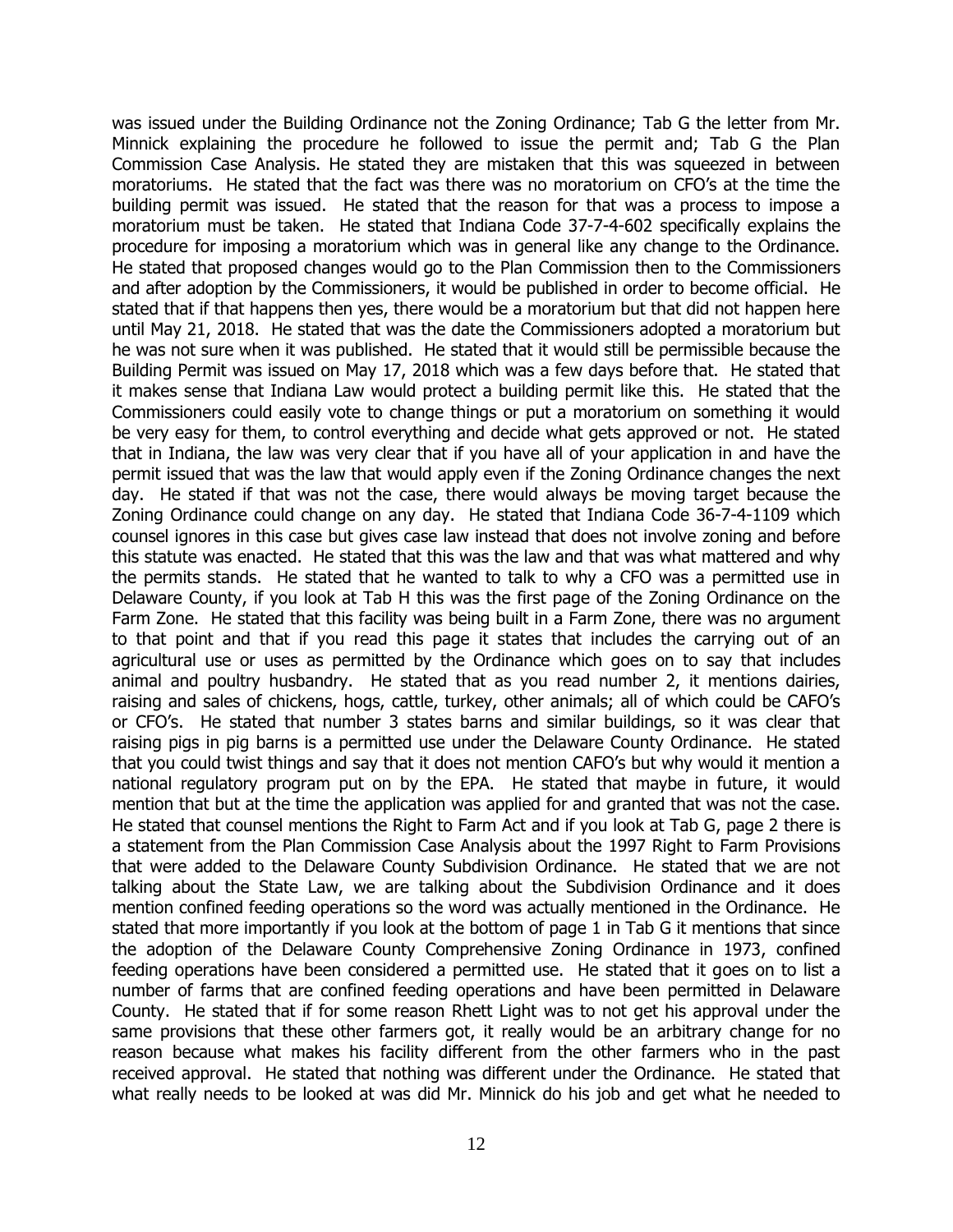give Mr. Light the Building Permit under the Building Ordinance not the Zoning Ordinance and if he did everything was fine. He stated that CAFO's are not on trial tonight, just the Building Permit.

Mr. Fowler asked if anyone else wanted to speak and stated that it was a little confusing tonight because it was the reverse tonight of how we handle things.

Ms. Ferraro in rebuttal stated that the idea that Mr. Light was not integrated with an outside corporation was wrong because the pigs will come from an integrator somewhere that would be contracting with Mr. Light for him to raise the hogs. She stated that he may own that building but he would be raising them for an outside corporation and producing the hogs on a mass scale. She stated that the idea that this CAFO was not a CAFO does not make sense because in Indiana, under State Law, CFO's included CAFO's. She stated this was a CAFO and that it meets the definition under both Federal and State law. She stated that again raises the argument about Federal regulation to distinguish between that and traditional farms which the Farm Zone contemplates. She stated that she would not agree that a dairy necessarily includes a CAFO, that a dairy can be a traditional dairy with those cows grazing in the grass. She stated that back in 1993 when the Ordinance was enacted that the authors of the Farming Zone contemplated as well. She stated the other point to address was the Mr. Janzen mentioned there was no moratorium in place when the building permit was applied for and that is absolutely not true. She stated that the Commissioners put a temporary moratorium in place in February which was before the building permit application on March  $2^{nd}$ . She stated that they did so under their police authority so they did not have to go through the planning process to amend the Ordinance, this was a temporary hold on building permits and it did not require a formal amendment. She stated that the other issue to address was that Mr. Janzen mentioned they were appealing the IDEM permit and that was true. She stated that even if they prevail in the case, IDEM only regulates a very narrow aspect of a CAFO's operation and that is water quality concerns related to nutrients in manure. She stated that IDEM does not regulate pathogens in manure or any way regulates noxious air emissions and odors in manure. She stated that CAFO's and CFO's are in fact exempt from the Federal Clean Air act so even if the appeal was won it would not address one of the major concerns for the people who live nearby. She stated that 36-7-4-1109 that has case law was from March of this year and was not outdated and very clearly stated that a building permit application must be complete before you can even get to the question of vesting. She stated that as the County Attorney mentions numerous times, Mr. Light's application was not complete until right before the second moratorium was enacted so when he applied he had many more steps along the way and that the IDEM permit did not give him any specific right to build a CAFO in Delaware County. She stated that she was not provided the Plan Commissions case analysis even though she submitted a public records request for all communications with the County Commissioners and Plan Commission so she had not had an opportunity to review that information. She stated that all she can go from was that the Right to Farm Act was mentioned as somehow allowing CAFO's in Delaware County even though the Ordinance does not say anything about CAFO's. She stated that the Right to Farm Act even if mentioned somewhere else only pertains to limiting the ability of people to sue agricultural operations for harm and that that has nothing to do with how Delaware County designates an industrial operation like a CAFO.

Ms. Mathewson stated that counsel mentioned a moratorium that was issued in February.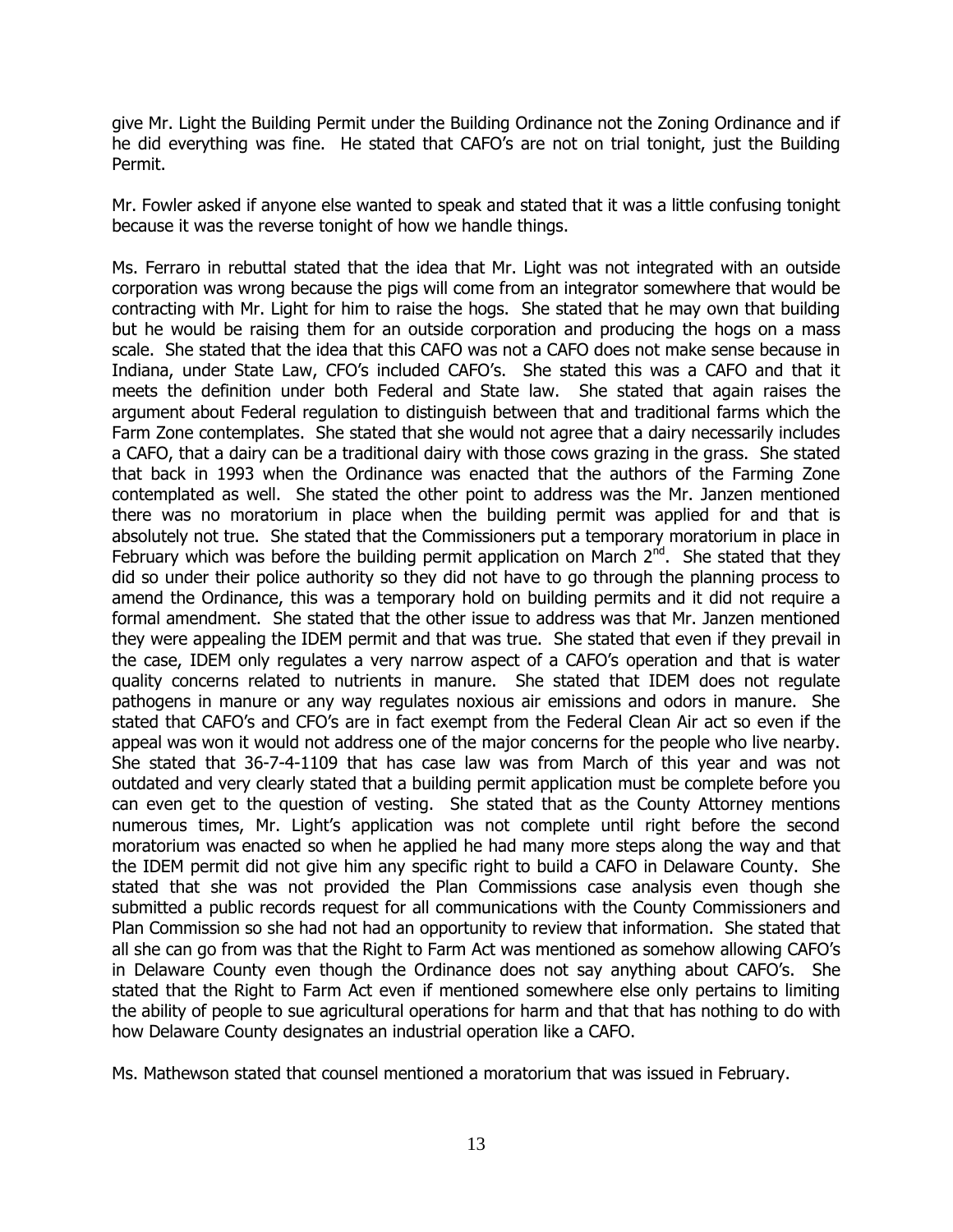Ms. Ferraro stated yes.

Ms. Mathewson stated that she was confused on whether a moratorium was issued or not because the information that Ms. Ferraro provide had a newspaper article that stated "despite acting on the moratorium".

Ms. Ferraro stated that she should look at Exhibit K.

Ms. Mathewson stated that was the one she was referring to.

Ms. Ferraro stated that the date of that article was March 19 which was after a Commissioners' meeting on that same date. She stated that on that date the Commissioners voted to continue the hold on the building permits that they had enacted back in February. She stated that was what this particular newspaper article was referring to.

Ms. Mathewson said thank you.

Mr. Janzen stated that just to clear up the issue of the moratorium. He stated that there was no moratorium in place on the day that this permit was issued and that even if a moratorium was issued under some police power that he had never heard of, they would also have the police power to lift a moratorium to issue a permit so the whole argument does not make sense. He stated that in order to impose a moratorium, it was considered a zoning amendment because you are effectively taking away a zoning use so you must go through the steps to properly impose a zoning amendment. He stated that was what the statute requires and what the County Commissioners eventually did here in publishing an amendment but that did not happen until after the building permit had been issued. He stated that he disagrees with counsel that the legal case she refers to is right on point with this case. He stated it was the Mainstreet Property Group vs. The Pontones which was not a zoning case but a case about state law that put a moratorium on building health care clinics so it was a State Law not a County Ordinance and not about the specific code 36-7-4-1109 that governs how to amend an ordinance. He stated that even if you do not believe everything he was saying, you need to understand what the question was here and it was not the proper role of the BZA to second guess what the County Commissioners did. He stated just to wrap up, the question was, did Mr. Minnck do his job. He stated that he provided a letter that says he did and it was a very thorough process and the decision to issue the building permit should stand.

Mr. Watson stated Mr. Janzen said this was a CFO not a CAFO.

Mr. Janzen stated yes.

Mr. Watson asked what the definition difference between the two and does it have to do with the number of animals.

Mr. Janzen stated they have different numbers and they do not match up. He stated it would be possible for some things to trigger the CFO numbers but not be what was considered a regulated CAFO.

Mr. Watson asked if he knew those numbers.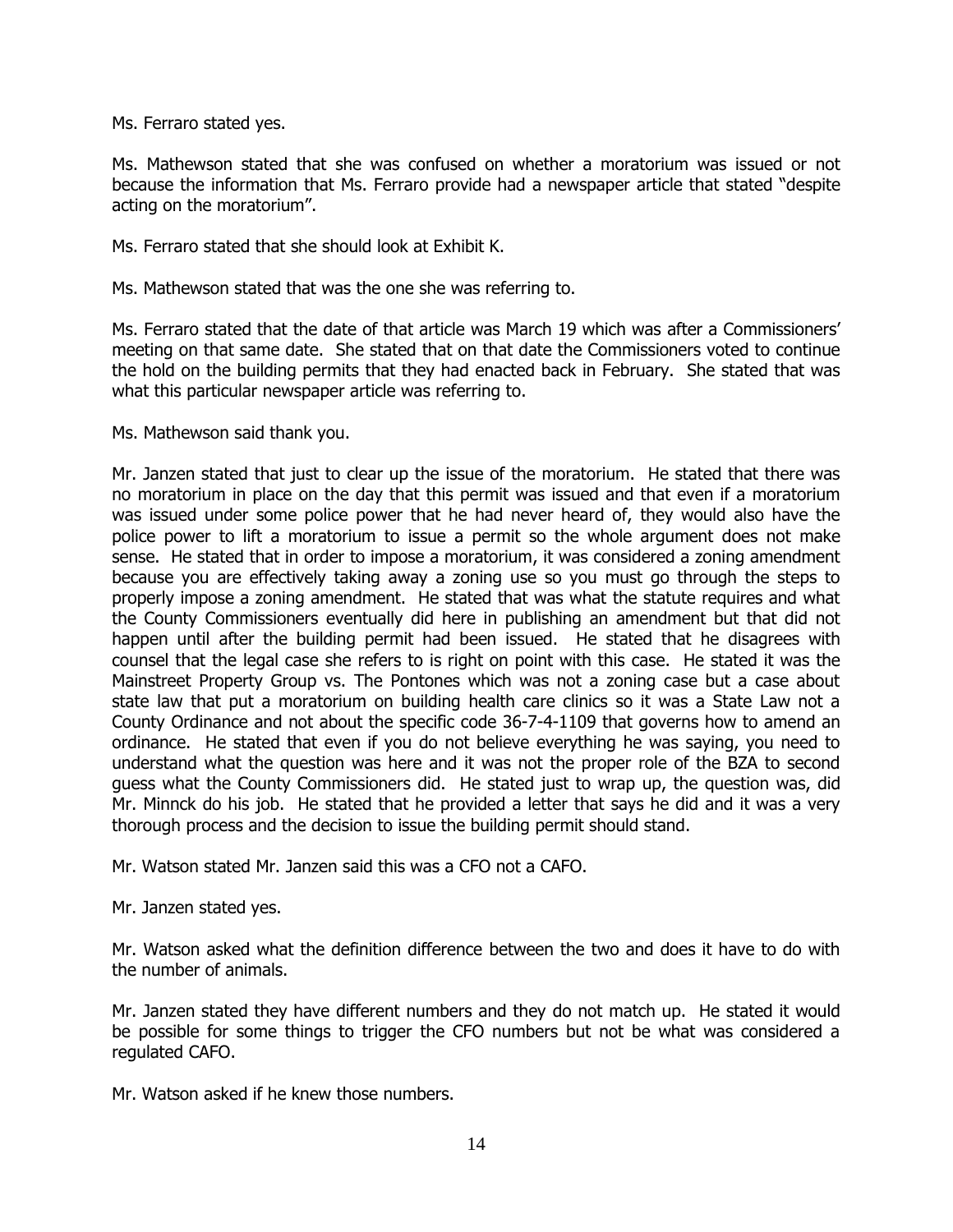Mr. Janzen stated he did not know those numbers right off but could find them. He stated that he knew 600 pigs was a CFO and 2500 was a CAFO.

Mr. Watson asked if this was a large CAFO.

Mr. Janzen stated yes this was a large CAFO.

Mr. Watson stated that he said it was a CFO.

Mr. Watson made a motion to approve BZA 15-18 the appeal of Kevin and Kathy Chambers, Stephen and Elizabeth Driscoll and Perry and Tonya Evans.

Ms. Zimmerman asked if it could be clarified what the Board was voting on.

Mr. Fowler stated he wanted Ms. Moody to do that but he needs a second to the motion.

Ms. Zimmerman seconded the motion.

Ms. Moody stated that this was the reverse of what the Board was used to dealing with and that the motion was to approve the appeal. She stated that if you vote Yes you are voting to void the permit and that if you vote No you are voting to support and sustain the permit.

Mr. Fowler asked if the Board needed any further clarification before the vote.

Voting in favor: Mr. Bishop, Ms. Carey, Ms. Kennsion, Mr. Watson, and Ms. Zimmerman. Voting agisnt: Mr. Fowler and Ms. Mathewson. Motion carried, BZA 15-18 approved.

# **BZA 16-18 Jurisdiction: Board of Zoning Appeals**

Being a public hearing on the matter of an application filed by **Solid Ground, LLC, et al.,** Post Office Box 639, Anderson, Indiana, requesting variances from the terms of the City of Muncie Comprehensive Zoning Ordinance to allow an increased front setback, decreased buffering and landscape planting for a commercial redevelopment of Aldi's and Texas Roadhouse on premises located at 200 West McGalliard Road including the entire block bounded by McGalliard Road, Franklin Street, Berkley Avenue and Walnut Street, Muncie, Indiana, as more accurately described in the application.

Jim Dauss, 227 W. 11th, Anderson, Indiana, appeared. He stated that he represents Solid Ground. He stated that this project started about 2 years ago when Texas Roadhouse was exploring options to replace their existing building and discovered that Aldi was looking to expand. He stated that both projects alone had difficulties so the two decided to work together and do one development that would work for everyone. He stated that this had been a cooperative effort to do a unified development. He stated there were many advantages for doing this including better traffic control on site and onto the site, limiting the number of access points to 3 from 5, and this also solves the issue of how to develop 2 different sites. He stated that because they have approached this as a unified development they had some challenges that they had worked on with the staff. He stated that the corridor standards were written for individual properties and although this site will be divided into 3 separate tracts it will be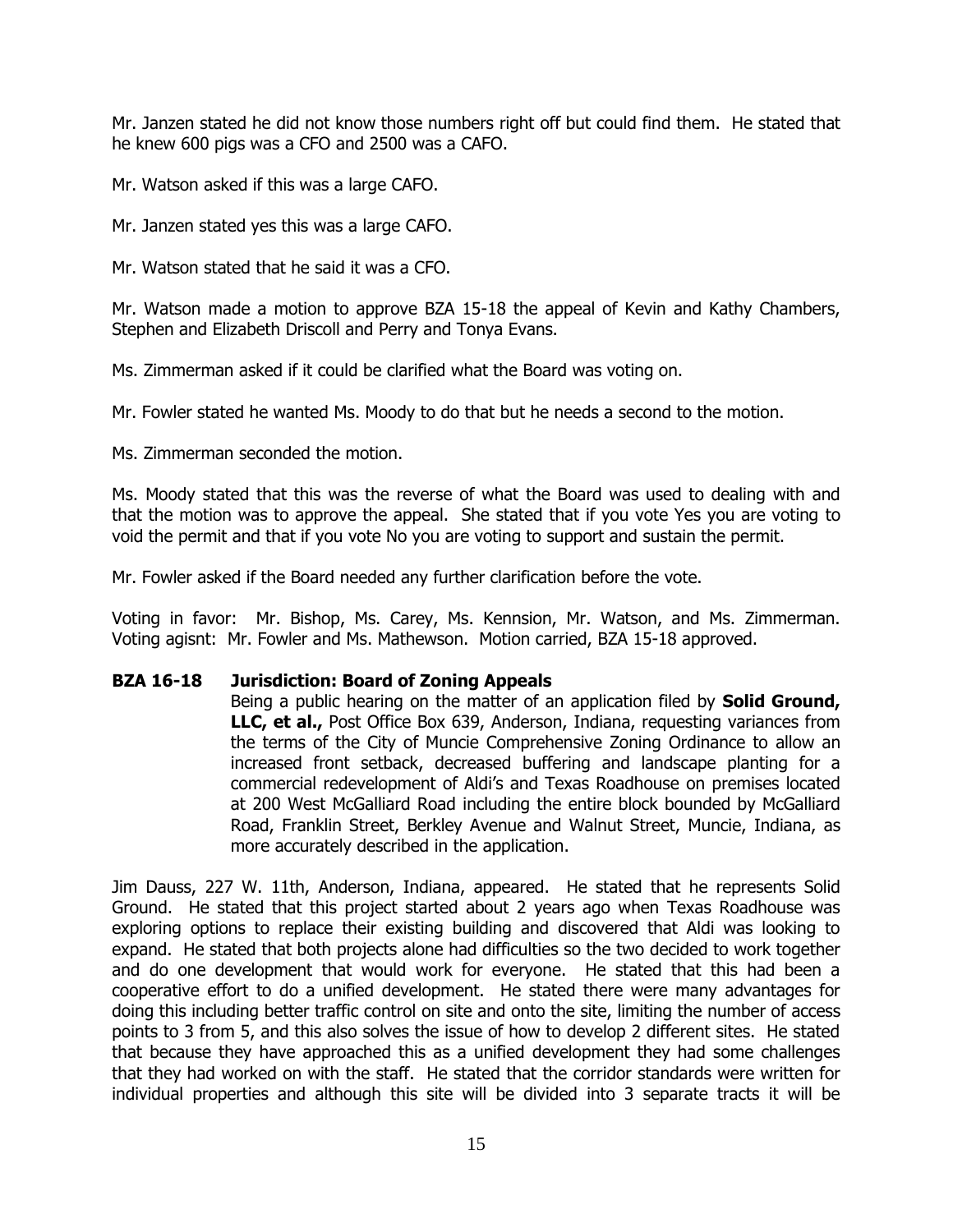developed as one site. He stated that Aldi needed the variances because they would be positioned at the back of the property and that they added some extra buffering in the northwest area around Aldi. He stated that the request for decreased buffering was because if you evaluated each parcel individually, there would be buffer zones down the middle of the property which would have blocked views of Aldi.

Mr. Fowler asked about the tree plantings in the islands appearing to be short.

Mr. Dauss stated the last email he received from staff stated they are short one tree.

Mr. Fowler asked would they add that tree to the plans.

Mr. Dauss stated yes they would be glad to add that tree.

Mr. Fowler stated that the property was unique in its development and would beautify that area.

Mr. Bishop asked why place Aldi to the back of the site instead of fronting McGalliard.

Mr. Dauss stated that was based on their demand and view from the public and the small shops were the ones who needed that the most. He stated that Aldi was the biggest building of the the 3 and that Aldi and Texas Roadhouse were destination sites. He stated that they were also trying to keep the business open during the redevelopment.

Mr. Fowler stated that it would also crowd everything if Aldi were to be moved to the front.

Mr. Bishop asked if there was any planned connection to the Cardinal greenway.

Mr. Dauss stated the Greenway was on the other side of Olive Garden so not really.

Tonya Bennet, 9811 W. CR 500N, Gaston, Indiana, speaking on behalf of her mother Shelia Dalton, appeared. She stated that her mother lives on the corner of Franklin and Berkely and had 3 lots that will be facing the development. She stated that she wants to know what kind of buffering will be in place so as not to affect her house or decrease her property value.

Ms. Moody stated that along Franklin Street, there would be a greenbelt and several trees and shrubs.

Ms. Kennison stated that what was there would only be added to.

Ms. Moody stated yes.

Mr. Watson stated there would be limited visibility of the development through the greenspace.

Ms. Moody stated yes.

Ms. Bennet stated that she just had concerns of the traffic and asked if there would be a hill or something to block her mother's house.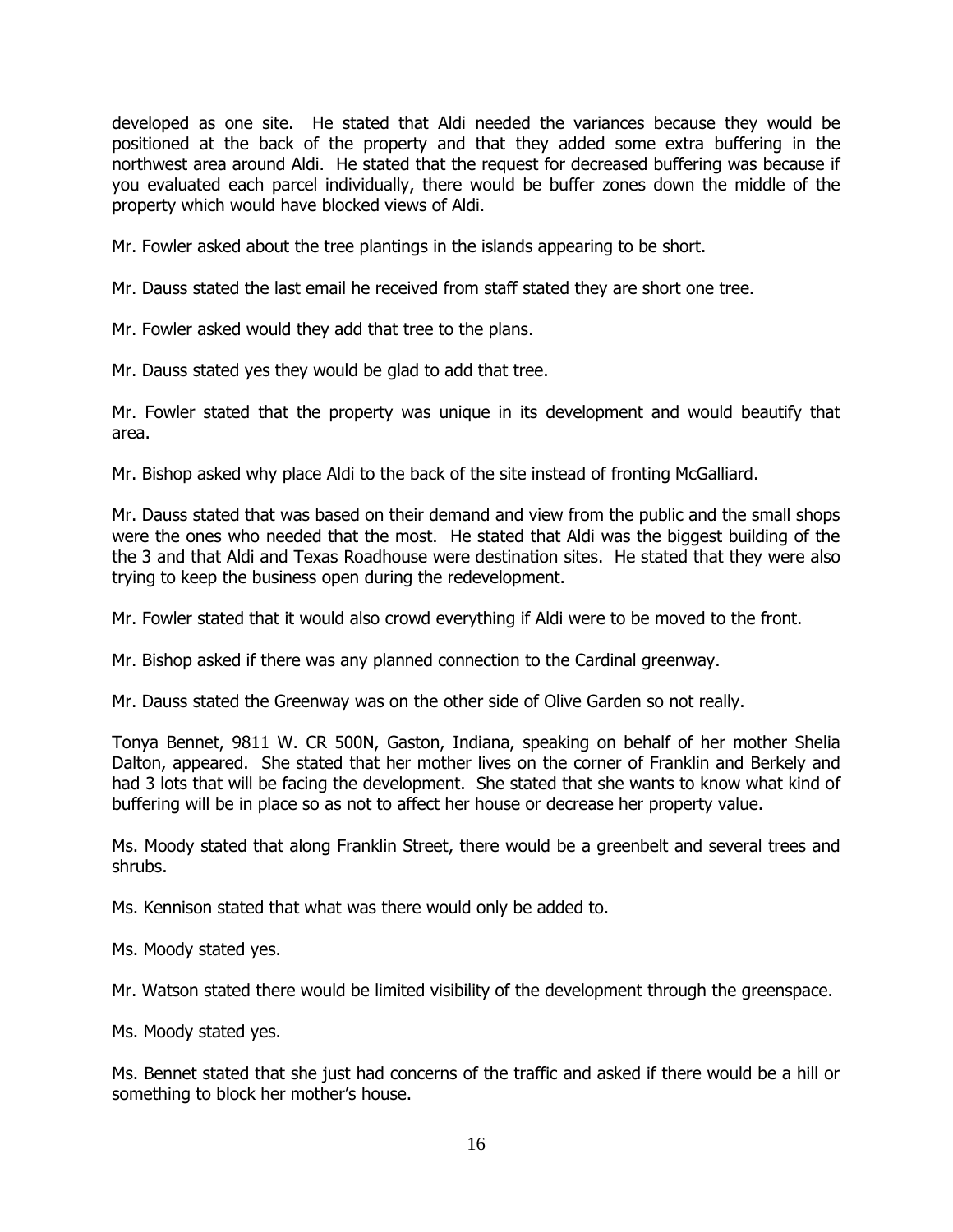Ms. Moody stated that there was no berm, it would just be the grass, trees and shrubs within the greenspace area.

Ms. Bennet stated that the corner where her mother lives was busy enough and she had concerns of how this would affect her.

Shelia Dalton, 3411 N. Franklin St., Muncie, Indiana, appeared. She stated that at one time there was a fence at Olive Garden but it came down.

Ms. Moody asked if Olive Garden ever replaced the fence.

Ms. Bennet stated no, it was never replaced and the lights shine right into her mother's house and wondered, with a new development how much that would increase the light onto her house.

Ms. Moody stated that she would ask the City Building Commissioner's Office to take a look at having Olive Garden replace their fencing which was a buffering requirement.

Mr. Fowler stated that when Aldi's was put in, they would install the lighting so that it does not shine on residents.

Ms. Moody stated that there was a requirement that all lighting must be down style, shielded and not shed onto surrounding residents.

Mr. Watson made a motion to approve BZA 16-18, the appeal of Solid Ground, LLC, et al., with the hardship as stated in the application. Ms. Kennison seconded the motion. Voting in Favor: Ms. Carey, Mr. Fowler, Ms. Kennsion, Ms. Mathewson, Mr. Watson, and Ms. Zimmerman. Voting against: Mr. Bishop. Motion carried, BZA 16-18 approved.

# **BZA 18-18 Jurisdiction: Board of Zoning Appeals**

Being a public hearing on the matter of an application filed by **Ivy Tech Community College of Indiana,** 50 West Fall Creek Parkway North Drive, Indianapolis, Indiana, requesting variances from the terms of the City of Muncie Comprehensive Zoning Ordinance to allow no bus-stop shelter, no sustainability feature, and decreased perimeter buffering and landscape planting for a new college building on premises located at 205 West Main Street and property extending south to Jackson Street and west to Franklin Street, Muncie, Indiana, as more accurately described in the application.

J.D. Lux, 310 W. Michigan St., Indianapolis, Indiana, Appeared. He stated that he was joined tonight with the team that had been working on this project including Amanda Wilson, Jennifer Lash, and Cameron Rodman. He stated that this was good news for Muncie because a major investment was being made by the State through Ivy Tech in support of higher education. He stated that if you look at the packet handed out, you would see the downtown view of the Fisher and the StarPress Building. He stated that this would be called the Downtown North Building for Ivy Tech. He stated that where High Street and Jackson Street come together would be the main entrance to the building and they show a rendering of that in the packet. He stated the parking would be mostly in the same location as now and would have more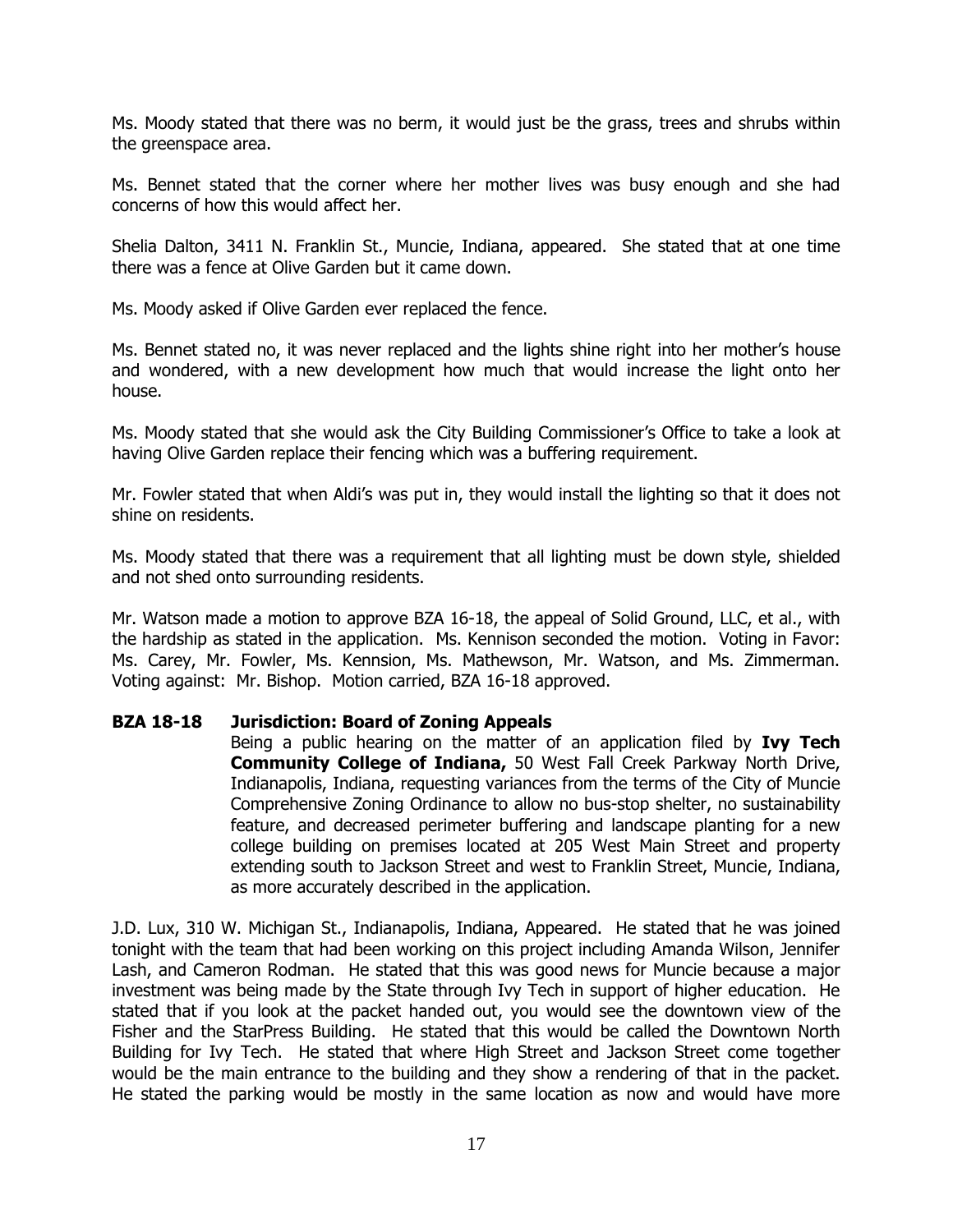landscaping. He stated that the total approved in the 2017 budget was 43 million dollars, some to be spent at the Cowan Road location and the Fisher Building with the majority of the money going towards the new Downtown North Building. He stated that one of the requests was to not install a bus stop since the bus station was just across the street. He stated that another request involved the sidewalk along High Street and they will have sidewalk trees not planting strips. He stated that on Franklin Street, there was a property that Ivy Tech did not own. He stated that it was the Scheele building and it would remain along with an area that they had landscaped. He stated that the perimeter buffering along the building was not in compliance and the new building would not be either but it would be an improvement on those setbacks. He stated that they had asked to receive a variance from the sustainability feature but have since worked with staff and found a way to comply.

Mr. Fowler stated that since there was no landscape plan provided he would expect them to continue to work with the staff to make sure they do comply with everything except for the 2 variances.

Mr. Lux stated yes.

No one appeared in opposition.

Mr. Watson made a motion to approve BZA 18-18, the appeal of Ivy Tech Community College of Indiana with the hardship as stated in the application with the understanding that all other landscape requirements, including the sustainability feature, will be met except for those specifically granted a variance. Ms. Zimmerman seconded the motion. Voting in favor: Mr. Bishop, Ms. Carey, Mr. Fowler, Ms. Kennsion, Ms. Mathewson, Mr. Watson, and Ms. Zimmerman. Voting against: none. Motion carried, BZA 18-18 approved.

# **OTHER BUSINESS:**

# **BZA 09-18 Jurisdiction: Board of Zoning Appeals**

Being a request for a rehearing of an application filed by **Bailey's Place, LLC**, 3011 South Whitney Road, Selma, Indiana, based on new evidence supplied by the applicant regarding their request for a variance of use from the terms of the Delaware County Comprehensive Zoning Ordinance to allow an event venue business in an existing building and proposed new structures in a farming zone on premises located at 3011 South Whitney Road, Liberty Township, Delaware County, Indiana, as more accurately described in their request.

Mr. Fowler asked if they sent new letters to surrounding property owners.

Ms. Moody stated that was not a requirement for a request of a second hearing but if the second hearing was granted then yes, notice would be sent.

Mr. Fowler asked if all they were doing tonight was to grant a second hearing.

Ms. Moody stated yes. She stated that if the Board determines, based on new evidence, to allow a second hearing that in no way indicates that the request would be approved.